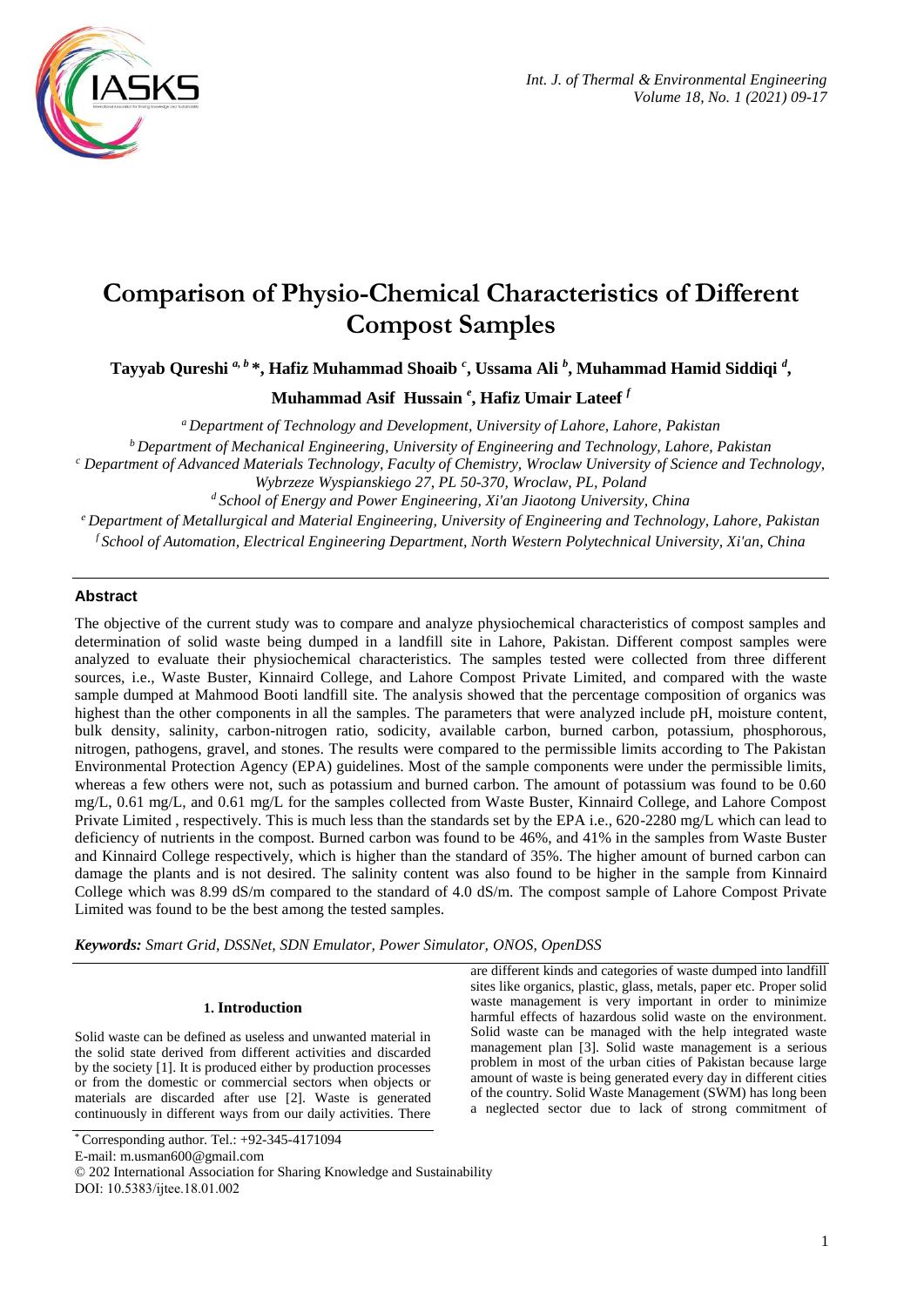government in Pakistan. Major cities of Pakistan face acute problems in managing solid waste generated in thousands of tons due to rapid growth of population as well as shortage of resources. Heaps of waste and polluted environment are becoming a permanent feature in some areas of Lahore: the heart of Pakistan and provincial capital of Punjab. It generates 5000 tons of waste every day [4]. The solid waste management system in Pakistan consists of three kinds of collection systems: primary collection, secondary collection, and open dumping of waste. 90% of solid waste is openly dumped while only 60% of solid waste is collected and disposed of in Pakistan. Most of the uncontrolled dumped waste lies along street, roads, parks, railway lines etc. of different cities of Pakistan [5].

Solid waste management is extremely important for improving the living standards of people and in saving the environment we live in [6]. It leads to neat, clean and healthy society. Solid waste management prevents and control heaps of rubbish and garbage being openly dumped into different areas of cities. It prevents spreading of bad smells and odors that could disturb human beings. The most important benefit of solid waste management is that it minimizes and control the spread of dangerous viruses that could lead to chronic diseases like Malaria, Dengue, and Hepatitis [5]. Out of the total waste generated in Lahore, 76% of it is disposed of into different dumping sites [7]. These dumping sites include Mahmood Booti, Saggian, and Baggarian. The waste is sent without segregation to different dumping sites of Lahore as a result hazardous and toxic waste is treated along with ordinary waste as a result large heaps of untreated waste are dumped without any specialize treatment which has harmful effects on the environment. The other 24% waste is openly dumped to different parks, streets and unwanted lands [8]. The and unwanted lands [8]. The uncontrolled open dumping sites are a serious threat for the environment especially for soil, ground water and most importantly for human health however the effects of waste can be minimized by carefully disposing of waste of each house properly [9, 10]. The threats of waste can be minimized and controlled by segregating, recycling, and reusing the organic waste being dumped into different landfill sites [11-13]. Reducing the amount of waste by composting organic waste can greatly decrease the amount of waste being generated every day. It will also provide us cost effective and natural fertilizer that will condition soil and will lead to efficient plant growth [14, 15].

Mehmood Booti is one the biggest landfill site of Lahore. Most of the waste generated from different sectors of Lahore is sent to this site without any segregation. Major percentage composition of waste is organic waste. Mahmood Booti is the only authorized dumping site owned by the City District Government Lahore (CDGL) and is located north of Bund Road. The site is in flood plain of river Ravi which flows at a distance of 5 km away. The site is spread over an area of 32 hectares which includes 15 hectares of the Lahore Compost Plant. The solid waste collected from the Aziz Bhatti Town, Shalimar Town, Data Town, and a part of Gulberg Town is handled by Mehmood Booti dumping site. The direction of flow of ground water in the study area is from North to South and the velocity of flow lies in range of 1-1.5 cm/day [16]. The solid waste is presently being openly dumped and no measures are being done to segregate the organic waste from inorganic waste.

There is a need to properly manage the waste in Pakistan. The initiative has been started by the Government starting from the major cities, however this should be expanded to other cities and villages as well. This study focuses on the analysis of physio-chemical characteristics of compost samples collected from three different collection sites, Waste Buster, Kinnaird College, and Lahore Compost Private Limited, and dumped at Mahmood Booti landfill site. The next section explains the

methodology used for the analyses, followed by the results and discussion. Conclusions are presented at the end along with future recommendations.

#### **2. Methodology**

Figure 1 shows the simplified summary of this work, i.e., the sources of the samples and the parameters tested.



**Fig. 1. Sample collection sites and the various parameters tested**

The following methodology was adopted for this research work.

#### **2.1. Collection of Samples**

The compost samples were collected from Waste Busters Company, Kinnaird College, and Lahore Compost Private Limited. A 5kg Sample of waste from Mehmood Booti was also collected to determine percentage composition and to evaluate potential of making compost.

#### **2.2. Analysis of Various Parameters**

Various tests of compost samples were conducted in the laboratory. These tests were carried out to analyze different parameters of compost, as given in Table 1.

**Table 1: Parameters analyzed, instruments used, and the standard methods**

| <b>Parameters</b>   | <b>Instruments</b>                     | <b>Standard</b><br>Method |
|---------------------|----------------------------------------|---------------------------|
| pН                  | pH meter                               | <b>ASTM D1293-12</b>      |
| Moisture<br>content | Oven<br><b>Weighing Balance</b>        | <b>ASTM D2216-10</b>      |
| <b>Bulk</b> density | Weighing balance<br>Measuring cylinder | ASTM D7263                |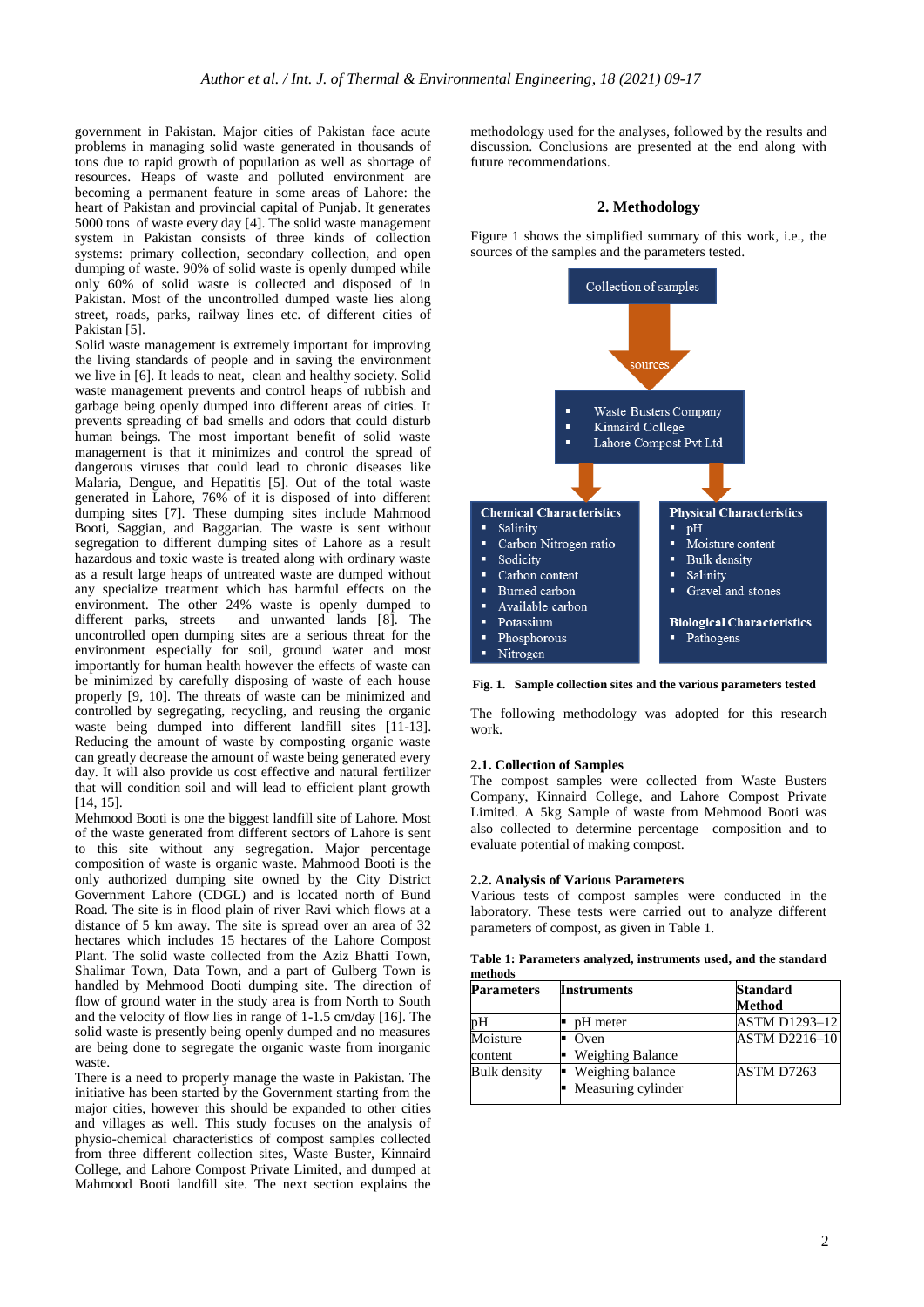| Carbon-        |  | Kjeldahl apparatus                       | ASTM                 |
|----------------|--|------------------------------------------|----------------------|
| Nitrogen ratio |  | • Non-dispersive infrared                | 5310:P05001A         |
|                |  | detector                                 |                      |
|                |  | Gravity convection (capable              |                      |
|                |  |                                          |                      |
|                |  | of maintaining a stable                  |                      |
|                |  | temperature of up to $200^{\circ}$ C)    |                      |
|                |  | • Combustion furnace                     |                      |
|                |  | LECO CR-412 Carbon                       |                      |
|                |  | analyzer                                 |                      |
|                |  |                                          |                      |
|                |  | Analytical balance (capable              |                      |
|                |  | ofweighing to 1 mg)                      |                      |
|                |  | • Glass measuring scoop                  |                      |
|                |  | • Mortar and Pestle                      |                      |
|                |  | • Aluminum weighing boats                |                      |
|                |  | • Forceps                                |                      |
|                |  | • Glass wool                             |                      |
|                |  |                                          |                      |
| Nutrients:     |  | • Flame photometric                      | ASTM D1127           |
| • Potassium    |  | ■ Kjeldahl                               | ASTM D5762           |
| • Nitrogen     |  | • Spectrophotometer                      | ASTM E1070           |
| • Phosphorous  |  |                                          |                      |
| Impurities     |  | • Incubator                              | ASTM D6734           |
|                |  |                                          |                      |
| Pathogens      |  | • Clipper                                |                      |
| Stones         |  | $\blacksquare$ Sieve                     |                      |
|                |  |                                          |                      |
|                |  |                                          |                      |
|                |  |                                          |                      |
|                |  |                                          |                      |
|                |  | Carbon content   Non-dispersive infrared | <b>ASTM 5310</b>     |
| • Available    |  | sensor                                   |                      |
| ■ Burned       |  | Gravity convection                       |                      |
|                |  | Combustion furnace                       |                      |
|                |  |                                          |                      |
|                |  | (capable of heating                      |                      |
|                |  | glassware at 400°C for at                |                      |
|                |  | least 4 hours)                           |                      |
|                |  | LECO CR-412 carbon                       |                      |
|                |  | analyzer                                 |                      |
|                |  |                                          |                      |
|                |  | $\blacksquare$ IR detector               |                      |
|                |  | • 36 position auto sampler               |                      |
|                |  | rack                                     |                      |
|                |  | Glazed and unglazed                      |                      |
|                |  | combustion boats                         |                      |
|                |  | Analytical balance (capable              |                      |
|                |  |                                          |                      |
|                |  | of weighing to 1 mg)                     |                      |
|                |  | Calibrated weights                       |                      |
|                |  | • Glass measuring scoop                  |                      |
|                |  | • Mortar and pestle                      |                      |
|                |  | • Aluminum weighing boats                |                      |
|                |  |                                          |                      |
|                |  | • Forceps                                |                      |
|                |  | Glass wool                               |                      |
| Salinity       |  | $\bullet$ Oven                           | ASTM D4542           |
|                |  | ■ Hamer                                  |                      |
|                |  | Salinity meter                           |                      |
|                |  |                                          |                      |
| Sodicity       |  | ■ Weighing balance                       | <b>ASTM D3875-08</b> |
|                |  | • Plastic containers or glass            |                      |
|                |  | Erlenmeyer flasks                        |                      |
|                |  | • Automatic solution                     |                      |
|                |  |                                          |                      |
|                |  | dispenser                                |                      |
|                |  | Reciprocating shaker                     |                      |
|                |  | Vacuum line and suction                  |                      |
|                |  | apparatus                                |                      |
|                |  | • Conductivity cell                      |                      |
|                |  |                                          |                      |
|                |  | Conductivity meter                       |                      |
|                |  | • ICP-AES or ion                         |                      |
|                |  | chromatography (IC)/flow                 |                      |
|                |  | injection analysis (FIA)                 |                      |

# **2.3. Determination of pH**

To measure the pH, solution of 100g of compost sample and 5ml of water was made. The solution was mixed well. The pH of compost samples was determined with the pH meter.

# **2.4. Determination of Moisture Content**

Pre-weighted samples of wet compost were kept in oven at temperature of 105°C for 2 hours. The dry weight was determined, and moisture content was calculated by the following formula:

Moisture content =  $\{$ (initial weight – final weight) / initial weight $\} \times 100$  (1)

# **2.5. Determination of Bulk Density**

10 grams of compost sample was taken in measuring cylinder and 0.5 cm<sup>3</sup> of water was added to find out its volume. The bulk density was then calculated by the following formula:

```
Bulk density = mass / volume (2)
```
# **2.6. Determination of Carbon-Nitrogen Ratio**

To evaluate the carbon-nitrogen ratio, percentage of carbon and nitrogen was determined and then the ratio was calculated.

# **2.7 Determination of Carbon Content**

For determination of carbon content, the reagents used were: Phosphoric acid, Calcium Carbonate (99% purity), Granular copper (20-30 mesh), and Oxygen (99% purity). The glassware and ceramics used in the entire process were first tarred for four hours at 400°C. The samples were kept at temperature - 20°C until processing. The samples were dried at 40°C. A portion of compost sample was separated, grounded, and homogenized. The dried aliquot of homogenized sample was kept in an aluminum-weighing pan for drying at temperature of 105°C. LECO CR-412 Carbon Analyzer used for analysis of sample was calibrated using calcium carbonate. The amount of calcium carbonate standards used were 0.01g, 0.05g, 0.10g, 0.25g, and 0.50g. For the calibration curve an empty carbonfree combustion boat was analyzed as a blank. The calibration curve helped to provide analysis range of 0.0-0.06g. A continuing mid-level standard calibration check was analyzed after every ten samples. For carbon analysis 0.35g of dried, grounded, and homogenized sample was placed into carbonfree, neat combustion boat. The boat was kept on the autosampler and placed onto the LECO carbon analyzer. Phosphoric acid drops were added into the samples drop by drop until the sample did not bubble anymore and was totally moist with acid. Later the samples were kept in oven for 24 hours at 40°C. The samples after 24 hours were then transferred to another oven at 105°C. After the samples were dried up the boat was kept onto auto-sampler rack and loaded to LECO carbon analyzer.

## **2.8. Determination of Nitrogen Content**

Nitrogen in the compost samples was detected with the help of Kjeldahl method. The process includes three steps:

## *2.8.1. Solution preparation*

1g of each compost sample was added into 12ml H2SO4. A solution was made of  $3.5g$  potassium sulphate  $(K_2SO_4)$  and  $0.4g$  of copper sulphate (CuSO<sub>4</sub>). The mixture was added to 50ml H2O. The solution was heated for 1 hour at 420°C. The sample was then added to round bottle flask.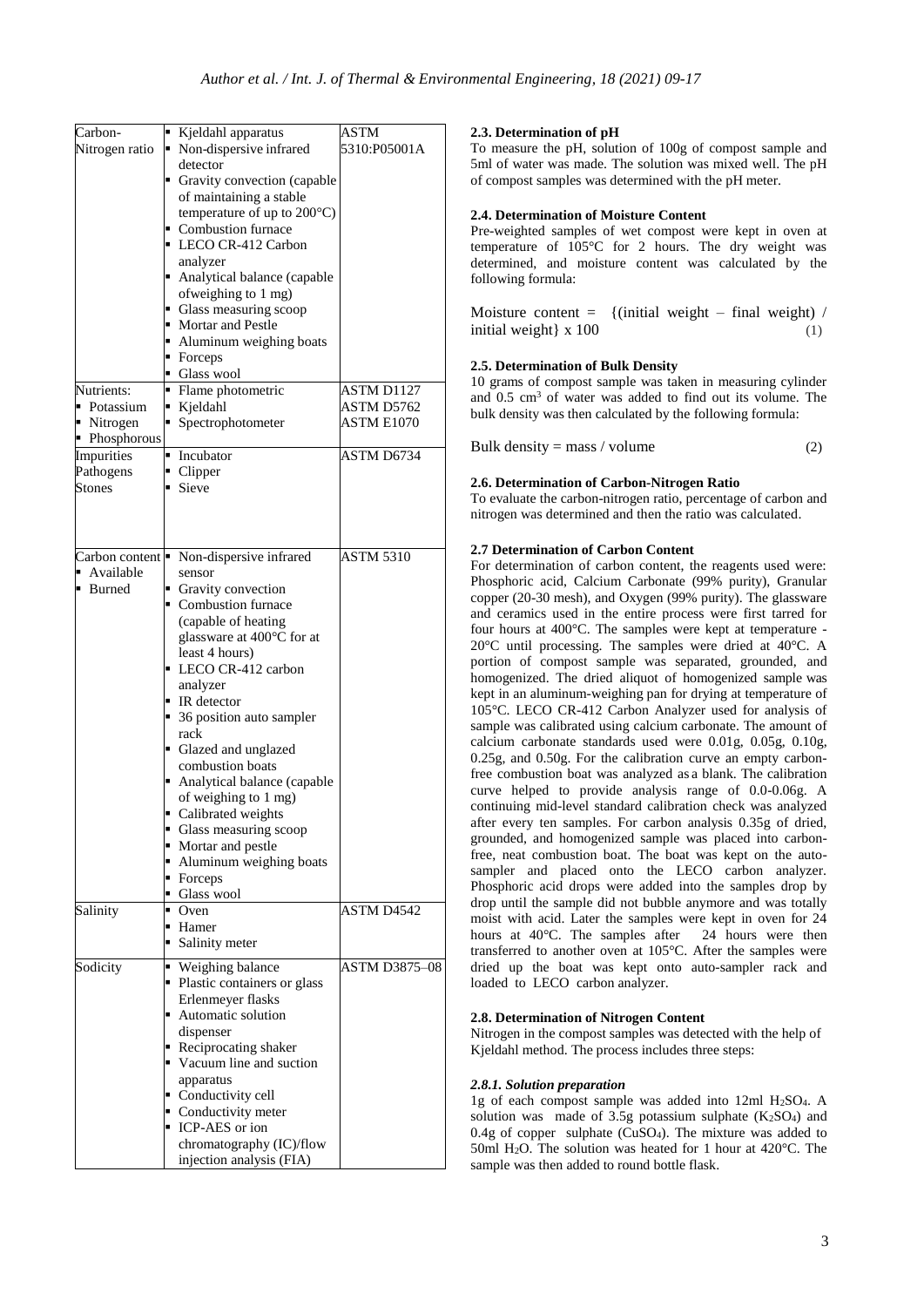# *2.8.2. Distillation process*

40g of sodium hydroxide (NaOH) was added to 100ml water and this mixture was also added in round bottle flask. 20ml HCL and 200ml water was placed in conical flask and connected to Kjeldahl apparatus to trap ammonia gas. The process led to formation of bubbles. The ammonia was trapped in a cylinder and the sample was titrated.

# *2.8.3. Titration*

During the titration process 2 drops of phenolphthalein was added in the sample solution containing ammonia and a standard solution Sodium Hydroxide in burette. The titration continued until the color of sample containing conical flask changed. The value on the burette was noted down when the color of the solution in conical flask started to change. The value found out was the amount of nitrogen contained in the sample. The carbon-nitrogen ratio was found out by dividing the amount of carbon by the amount of nitrogen.

#### **2.9. Determination of Potassium**

A 2.5g of the grounded compost sample was weighed and was added to 400ml beaker. 125ml of deionized water and 50ml of ammonium oxalate solution was added into the sample containing beaker. The solution was boiled for 30 minutes. After boiling the solution was allowed to cool and slight excess of ammonium hydroxide solution was added into the beaker. After cooling the solution was poured in 250ml volumetric flask for dilution to volume. The solution was mixed, and a portion of the solution was filtered with the help of What man No.30 filter paper and the filtrate was placed in clean and dried 350 ml beaker. A 25ml aliquot of the filtrate was transferred to 500ml of volumetric flask for dilution to volume by adding deionized water. The solution was well mixed. The suitable amount of aliquot was transferred to 100ml volumetric flask so that the final solution contained approximately 16ppm  $K_2O$ . The solution was diluted to 100ml with deionized water and mixed well.

# *2.9.1. Standard preparation*

A 5.779g of potassium dihydrogen phosphate that has been previously dried for one hour at 105°C in oven, was dissolved in 50ml of deionized water and transferred to a 1 liter volumetric flask and diluted to volume with deionized water. The solution had 2000 ppm K2O in it. 50ml of 2000ppm K2O standard solution was poured into a 1 liter volumetric flask and diluted to volume by adding deionized water into it. Further standards were prepared that contained 10, 12, 14, 15, 16, 17, 18 and 20 ppm K2O by diluting 10, 12, 14, 15, 16, 17, 18 and 20 ml respectively of the 100ppm K2O solution to 100ml.

## *2.9.2. Method*

All the equipment were set up. The instrument was set to zero using deionized water. Using 20 ppm K2O solution instrument was set to 100 and then aspirated 10, 12, 14, 16 and 18 ppm solutions for three times. The mean readings for each concentration were taken. The aspiration of sample was done, and the readings were recorded. Potassium concentration in the compost sample was found out by referring to the calibration graph. Two further standard solutions were prepared to contain 1ppm more and 1ppm less concentration of  $K_2O$  than the potassium concentration of sample solution. The instrument was set to  $100$  with the  $20$  ppm  $K<sub>2</sub>O$  solution, the lower standard solution, the higher standard solution, and the sample solution were aspirated. The procedure was repeated twice, and the mean value was considered of each set of three readings. The calibration curve was made and the concentration of  $K_2O$ 

in the sample was found out with the help of graph. The following equation is used:

% of  $K_2O = K_2O$  (ppm) in sample solution x 20/ Volume of aliquot (3)

## **2.10. Determination of Phosphorous**

The gravimetric analysis was done to analyze amount of phosphorous in compost. P<sub>2</sub>O<sub>5</sub> is the acid anhydride of  $H_3PO_4$ that consists of phosphate ion  $(PO<sub>4</sub><sup>3-</sup>)$ . The acid anhydride is derived by dehydration of the corresponding acid hence we get the corresponding acid by mixing anhydride with water.

#### *2.10.1. Technique*

The gravimetric analysis technique was used. An analyte was precipitated and then weighed. The weight of precipitate was used to find out how much analyte was present. The solid precipitate formed was separated through filtration. In the experiment, the two solutions were prepared. One solution contained the compost sample in which we wanted to find out phosphorus containing ions and the second solution contained magnesium  $(Mg^{2+})$  ions. A third solution was also prepared that contained aqueous ammonia dissolved in water. All three solutions were mixed, and the precipitate formed was MgNH4PO4•6H2O. The "•6H2O" is the water of hydration with 6 molecules of water that was part of crystal structure of the precipitate formed. The equation below shows the reaction:

$$
Mg^{2+}_{(aq)} + NH_{3(aq)} + HPO_{4}^{2-}_{(aq)} + 6 H_{2}O_{(l)} = MgNH_{4}PO_{4} \cdot 6H_{2}O_{(s)}
$$
\n(4)

In order to find out amount of phosphorous in the precipitate, the precipitate was weighed from known quantity of compost sample. The balanced chemical equation was used to find out mass of precipitate to the mass of  $P_2O_5$ .

#### *2.10.2. Procedure*

3 grams of each compost sample was dissolved into 50ml of water and mixed well until the compost is completely dissolved in water. The undissolved solid particles were filtered off while liquid filtrate was taken. The solid particles separated as filtrate on filter paper was washed with water. Careful rinsing was done to make sure P<sub>2</sub>O<sub>5</sub> stays on the material collected on filter paper and do not fall off or disappear. Excess of  $Mg^{2+}$  was added to 50ml of MgSO4. The solution was added slowly in aqueous ammonia. The step was repeated until precipitate formation stopped after ammonia is added. The resulting mixture was mixed well and allowed to settle for 10 minutes. The filter paper was weighed. The precipitate was filtered using vacuum filtration. The precipitate was, MgNH4PO4•6H2O. Aspirator was left to run for 45 minutes. Air was passed through the precipitate which helped to dry the solid and filter paper. After the solid had dried, filter paper was weighed again. The weight of filter paper was subtracted from the final weight to obtain mass of recovered precipitate. The Equation 4 was used, molar masses and the amount utilized and obtained helped determine amount of phosphorous in the compost sample

## **2.11. Determination of Gravel and Stones**

Sieving is a simple technique for separating particles of different sizes. Gravels and stones were determined with the help of sieve. The compost samples almost 500g were made to shake in sieve that contained three sizes of holes to separate 3 sizes of stones. The holes were of sizes such as 2.36mm,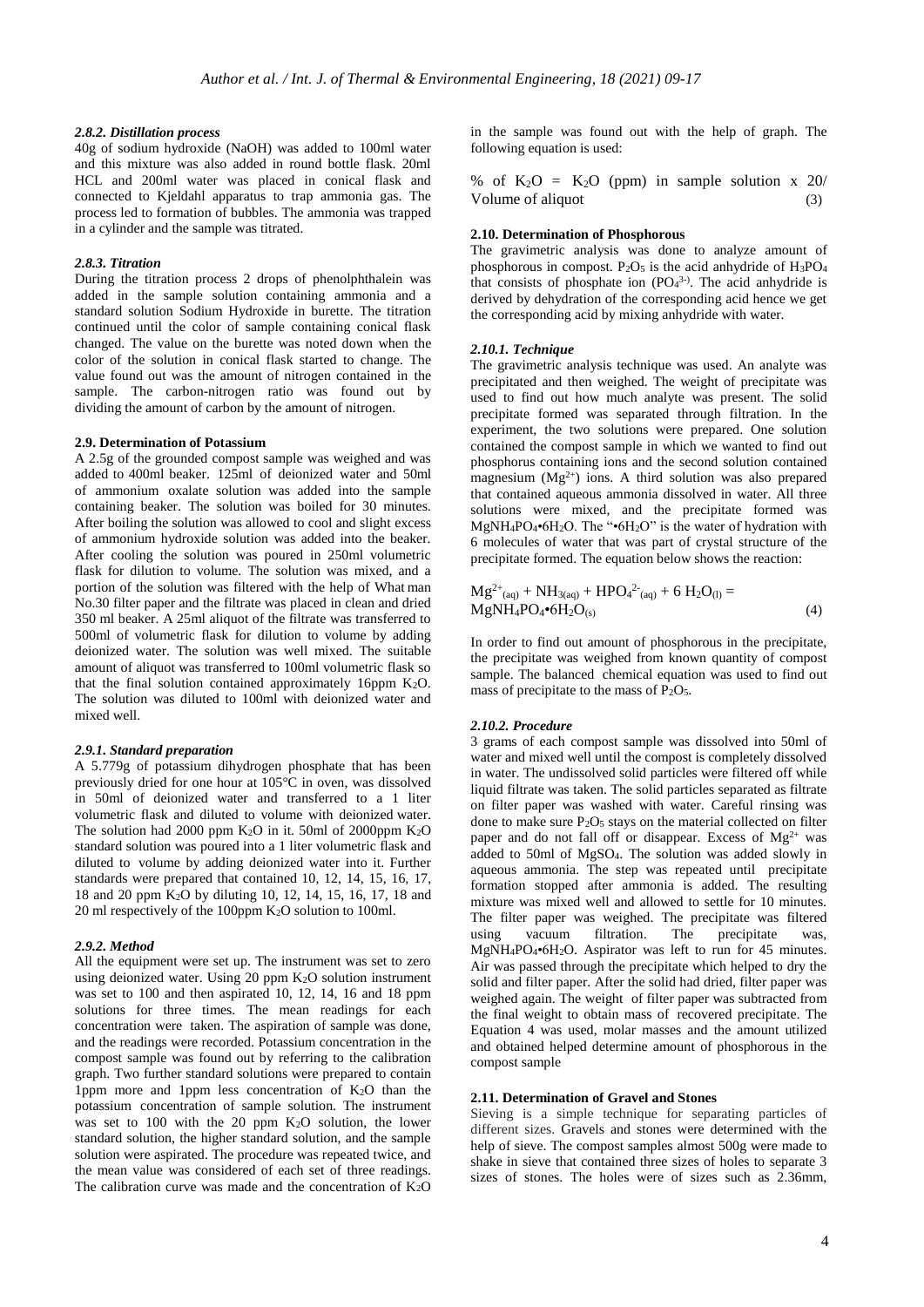112µm, and smaller than 112 µm. After separation the stones and particles of different sizes found were weighed to attain the required result.

#### **2.12. Determination of Pathogens**

Improperly thermally treated compost can allow pathogens to survive. Pathogens can regrow in finished compost due to recontamination or incomplete pathogen-kill. Pathogens were detected by mixing 2ml of water and 1g compost samples in vertex mixer making up 10µL of solution sample. MacConkey agar was taken, added to water and autoclaved at 121°C for 20 minutes to make it sterile. Agar solution was placed in petri dish and 10µL of sample solution was added into it with the help of a micro pipette. The petri dish was placed into incubator for 48 hours at 37°C. After 48 hours the colonies were formed and counted as CFU (colony forming unit).

# **2.13. Determination of Salinity**

Compost that are saline have high amount of calcium and magnesium salts and therefore they tend to have pH less than 8.5. Saline compost may consist of bound particles of clay, silt, sand, and organic matter. Examples of salts are sodium chloride (common table salt) and calcium sulphate (gypsum). To perform the field test, we added compost sample into distilled water in a testing container and a calibrated salinity meter was used. Compost sample was left to dry prior to the test. The test involved adding one part compost for every five parts water, 50g of compost with 250 ml of water. The container was shaken for three minutes to make sure all the salts are dissolved in the water. For clay loams and clay soils, more shaking (for one minute every 3 minutes repeated three times) brought more salts into the solution and increased the accuracy of the test. The solution was allowed to settle for a minute before testing. The salinity meter was placed in the solution and the readings shown were note down.

#### **2.14. Determination of Sodicity**

Sodicity is a term given to the amount of sodium held in a compost. Sodium is a cation (positive ion) that is held loosely on clay particles in compost. It is one of many types of cations that are bound to clay particles. Other types bound to clay particles include calcium, magnesium, potassium, and hydrogen. When sodium makes up more than about 5% of all cations bound to clay particles, compost is said to be sodic.

The amount of sodium as a proportion of all cations in a compost is the main measure of sodicity and is termed the exchangeable sodium percentage (ESP). Sodic compost has an ESP greater than 15. ESP is the sodium adsorbed on soil particles as a percentage of the cation exchange capacity (CEC). It was calculated by finding out sodium, potassium, calcium, and magnesium from compost samples. CEC is often estimated as the sum of the major exchangeable cations, including Hydrogen. Both cations and CEC are expressed as meq/100g. ESP can also be calculated as:

$$
ESP = \{ [Na^+] / [Ca^{+2} + Mg^{+2} + Na^{+2} + K^+] \} \times 100 \quad (5)
$$

CEC is often estimated as the sum of the major exchangeable cations, including Hydrogen. Both cations and CEC are expressed as meq/100g. ESP can also be calculated as:

$$
ESP = \{ [Na^+] / CEC \} \times 100
$$
 (6)

# **3. Results and Discussion**

A 5 kg waste sample was collected from Mehmood Booti for analyses of percentage composition of different components of waste particularly for finding out percentage composition of organic waste being dumped in Mehmood Booti every day. The sample collected was brought into the laboratory for segregation. The waste contained paper, organics, soil, and plastics. Table 2 shows the weights, percentage and moisture contents of different elements present in the waste. The results are also shown in Figure 2 as pie chart. The highest percentage was of organic components i.e., 61.43%. The organic waste found in sample included grasses, coverings of fruits, vegetables, over ripe fruits, and damaged eatables. The second highest percentage was of paper. The paper components included newspapers, used papers, tissue papers, textbooks, and notebooks. Soil and plastic were least in the waste sample with glasses, bottles, and plates. The percentage of soil and plastic was 1.2% and 14.97% respectively. Organic material had the highest moisture content of 37.48%. The second highest moisture content was of soil (33.33%). Paper had moisture content 18.74%, and the lowest moisture content was of plastic. This shows that the sample has the highest organic material with highest moisture content. Therefore, if the organic material is segregated it will not only reduce the waste quantity disposed to Mehmood Booti landfill site, but this organic waste contains high level of moisture due to natural material in it which can be utilized by plant and can lead to efficient plant growth.

**Table 2: Weights, percentage composition, and moisture contents of different components of waste sample collected from Mehmood Booti landfill site**

| <b>Components</b> | Weights<br>(kg) | Percentage<br>composition<br>(%) | Moisture<br>contents<br>(%) |
|-------------------|-----------------|----------------------------------|-----------------------------|
| Paper             | 1.1087          | 22.17                            | 18.74                       |
| Organics          | 3.0441          | 61.43                            | 37.48                       |
| Soil              | 0.06            | 1.2                              | 33.33                       |
| Plastic           | 0.742           | 14.97                            | 10.45                       |



**Fig. 2. Percentage composition of components found in waste sample of Mehmood Booti**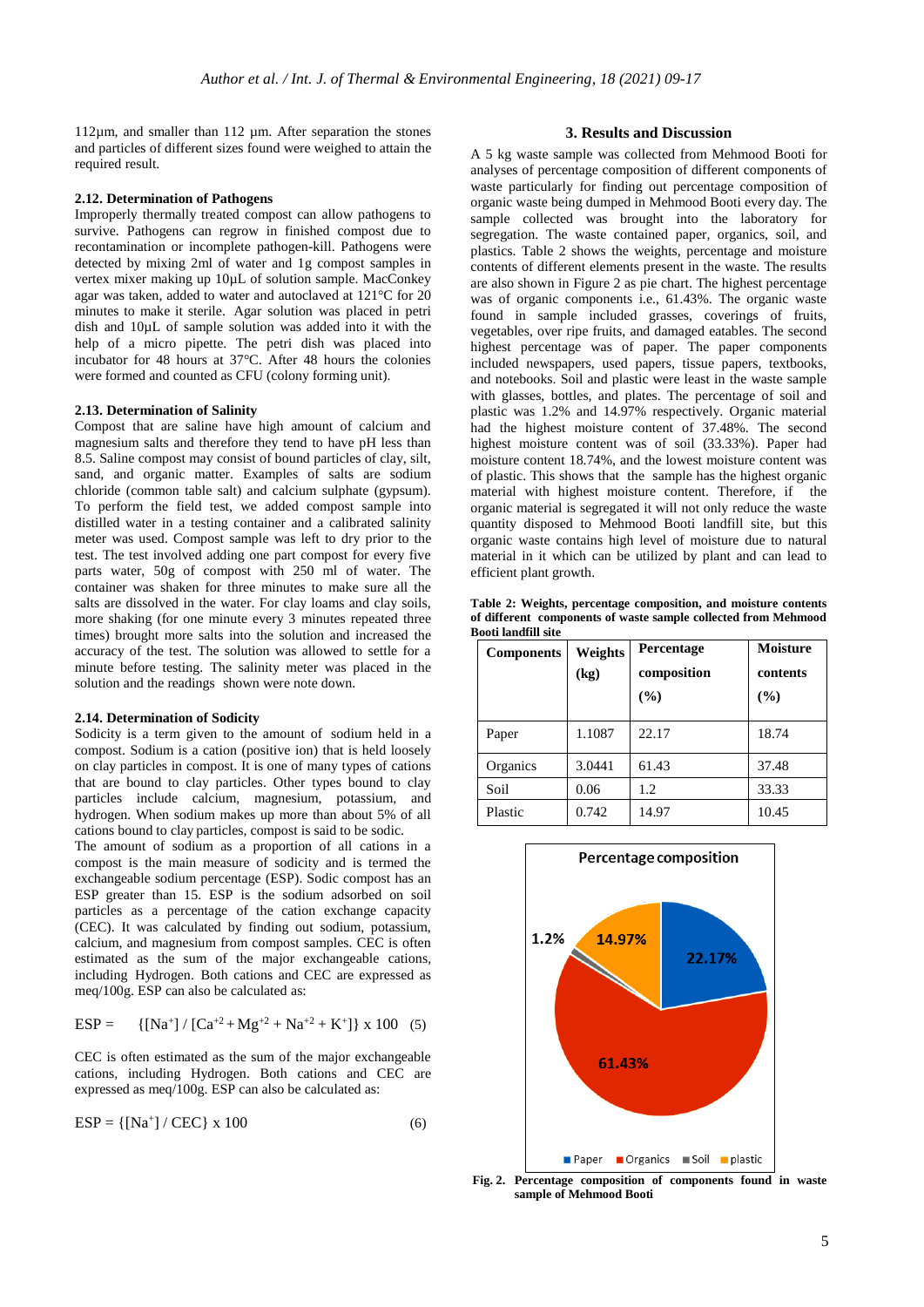Waste Buster Company collects waste from different cities of Pakistan. It collects waste by door-to-door collection, debris removal, industrial waste collection, and hospital waste collection, and makes compost for various kinds of crops. The compost sample collected from Waste Buster was analyzed for its physical and chemical characteristics. Most of its parameter were within the range set by EPA. The two parameters: burned carbon and potassium were not within the range. The amount of potassium was found to be low in all three composts because potassium is soluble in water, so it leaches away easily in case of rainfalls or if water accidentally enters the compost piles. Burned carbon was found to be high because of presence of more humus in compost.

Compost of Kinnaird College was also collected, which is made by collecting leaves and grasses from lawns of Kinnaird College. All the parameters except salinity, potassium, and burned carbon were within permissible limit of EPA. Kinnaird college compost sample was much saline then required. It had salinity up to 8.99 dS/m which is above the limit of 4.0 dS/m. The compost sample was found to be saline because dead leaves, and animal and bird feces. Potassium amount was 0.61mg/l, also quite less than the required limit of 620-2280 mg/l because potassium is soluble in water hence it can leach easily if compost comes in contact with water .The rainfalls leaches away potassium in compost pile of Kinnaird college.

Another sample was taken from Lahore Compost Pvt Ltd. It is the first public project that does large scale municipal waste recycling. The project uses organic contents of Municipal solid waste of Lahore city for conversion into useful component compost or natural fertilizers. It also contained less amount of potassium i.e., 0.61 mg/l then permissible limit 620-2280 mg/l because potassium leaches away easily as it is soluble in water so rainfall washes away potassium from compost piles easily. Table 3 shows the percentage of various components found in different samples along with the EPA limit.

|               |  | Table 3: Results of parameters analyzed for compost samples of |  |  |  |
|---------------|--|----------------------------------------------------------------|--|--|--|
| three sources |  |                                                                |  |  |  |

| <b>Parameters</b>                | <b>EPA</b>  | Waste<br><b>Busters</b> | Kinnaird<br>College   | Lahore<br><b>Compost</b> |  |
|----------------------------------|-------------|-------------------------|-----------------------|--------------------------|--|
|                                  | limit       |                         |                       | Pvt Ltd                  |  |
| pH                               | $6.9 - 8.3$ | 7.74                    | 7.32                  | 7.5                      |  |
| Moisture content (%)             | $45 - 65$   | 11.37                   | 20.7                  | 17.58                    |  |
| Bulk density $(g/cm^3)$          | 1.6         | 0.67                    | 0.40                  | 0.45                     |  |
| Salinity $(dS/m)$                | 4.0         | 2.89                    | 8.99                  | 2.69                     |  |
| Carbon-Nitrogen                  | <25:1       | 17:1                    | 12:1                  | 18:1                     |  |
| ratio                            |             |                         |                       |                          |  |
| Sodicity                         | <15         | 19.2                    | 29.6                  | 34                       |  |
| Available carbon (%)             | >35         | 20                      | 15                    | 22.4                     |  |
| Burned carbon (%)                | >35         | 46                      | 41                    | 25                       |  |
| Potassium (mg/l)                 | $620-$      | 0.60                    | 0.60                  | 0.61                     |  |
|                                  | 2280        |                         |                       |                          |  |
| Phosphorous (mg/l)               | 50-120      | 75                      | 51                    | 73                       |  |
| Nitrogen $(\%)$                  | 15-240      | 20                      | 20                    | 30                       |  |
| Pathogens (MPN/g)                | 1000        | 12                      | 9                     | 13                       |  |
| Gravels<br>and<br>stones<br>(mm) | $>5$ mm     | 2.36mm,<br>$12\mu m$ ,  | 2.36mm<br>$112 \mu m$ | 2.36 mm.<br>$112 \mu m$  |  |
|                                  |             | $<$ 112 $\mu$ m         |                       |                          |  |

Higher or lower pH can affect pH of soil which can affect soil and plant growth. The pH of all three compost samples was within the permissible limit i.e., 6.9 to 8.3, as shown in Figure 3. The pH of Waste Buster sample was 7.74, while that of Kinnaird College sample was 7.32, and of Lahore Compost Pvt Ltd was 7.50.



The moisture content of Waste Buster compost was 11.37% which is the lowest moisture content of all three composts while that of Kinnaird College compost was 20.7% which is the highest of all three composts, and the moisture content of Lahore Compost Pvt Ltd was 17.58%. These results are depicted in Figure 4. All three composts have moisture content far below the permissible range of 45 to 65%.



**permissible limit**

The bulk density of compost should be less than  $1.6$ g/cm<sup>3</sup> because compost with bulk density above  $1.6$ g/cm<sup>3</sup> tends to restrict plant growth. All three composts tested had bulk density within the permissible range, shown in Figure 5. The bulk density of waste buster was  $0.67$  g/cm<sup>3</sup> which is the least bulk density of all three composts, while the bulk density of Kinnaird College compost was 0.40 g/cm<sup>3</sup> which is the highest density. The compost of Kinnaird College was only made up of green material like leaves, trees, and dead flowers therefore it had high amount of moisture and hence more density while compost samples of Lahore Compost Pvt Ltd and Waste Buster are made from household and commercial waste, therefore it tends to have low moisture and mass contents leading to lower bulk density.



**Fig. 5. Bulk density of three compost samples and the EPA permissible limit**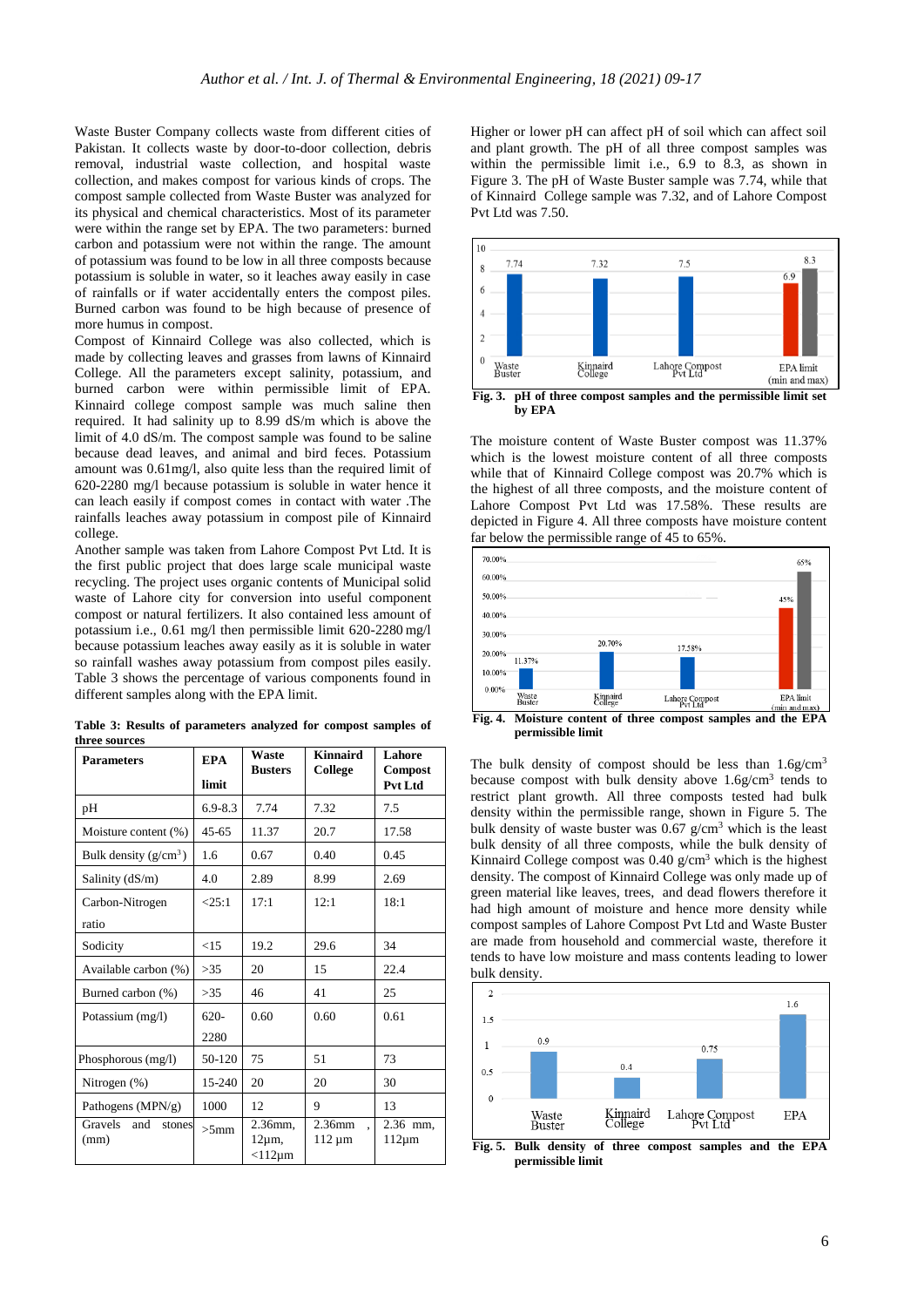The salinity of Lahore Compost Pvt Ltd and Waste Buster was 2.69 dS/m and 2.89 dS/m, respectively which is under the prescribed limit of 4.0 dS/m set by EPA. The value of salinity of Kinnaird College compost (8.99 dS/m) was much above the prescribed limit. This was due to high amount of magnesium and calcium in water used for making compost piles. The animal feces that eventually get into compost pile also lead to higher salinity in compost. The salt also comes from sand, silt, and clay that comes with soil and leaves used for composting. Gypsum (calcium sulphate) used for construction in the College also adds to salinity in compost pile. These results are depicted in Figure 6.



**Fig. 6. Salinity of three compost samples and the EPA permissible limit**

The compost is considered sodic if it has ESP greater than 15.All the compost samples tested in this study turned out to be sodic as shown in Figure 7. The sodicity in compost comes from positive ions in compost that are loosely bound to it calcium, magnesium, sodium, hydrogen, and other positive ions. Sodicity level is high in all the three compost samples because they are made up of green waste which has high positive ions in them.



Available carbon and burned carbon should be less than 35% in a compost according to the EPA guidelines. The available carbon within all three compost samples was within the specified limit. The sample of Lahore Compost Pvt Ltd showed highest level of available carbon (22.4%), while Kinnaird College compost sample had the lowest available carbon (15%). The available carbon is found to be higher in Lahore Compost Pvt Ltd compost and Waste Buster compost because of the brown waste like sawdust, straw, and wood. The burned carbon level in the two compost samples was found to be higher than the prescribed limit of 35%. The Waste Buster and Kinnaird College samples had 46% and 41% of burned carbon content, respectively. These results are shown in Figure 8.



**and the EPA permissible limit**

Carbon-Nitrogen ratio of all compost should be less than 25:1 according to the EPA, and all the samples tested were found to contain this ratio within the prescribed limit as shown in Figure 9. Lahore Compost Pvt Ltd compost sample had the highest carbon-nitrogen ratio while the Kinnaird College compost sample had the lowest ratio. The compost samples from Waste Buster and Lahore Compost Pvt Ltd had high carbon-nitrogen ratio as carbon comes from brown waste and nitrogen comes from green waste and the compost made from household waste contains both kind of waste while Kinnaird College compost sample only contains green waste thus it contains less carbonnitrogen ratio as compared to the other two samples.



**Fig. 9. Carbon-Nitrogen ratio of three compost samples and the EPA permissible limit**

The amount of phosphorous was also within the permissible limit of 50-120 mg/l in all the samples analyzed in this study. The results are depicted in Figure 10. All three compost samples contained sufficient amount of phosphorous because phosphorous comes from green waste and all three compost samples were made from waste that was enriched with high



**Fig. 10. Amount of phosphorus in three compost samples and the EPA permissible limit**

The nitrogen level in a compost should be within the limit of 15-240 mg/l, and all three samples contained considerable nitrogen level within the specified range. The compost of Lahore Compost Pvt Ltd had highest nitrogen level of 30 mg/l due to excess bio solids in the waste while Kinnaird College and Waste buster compost had Nitrogen level of 20 mg/l due to less bio solids available in waste used for making compost. Figure 11 shows the results for the nitrogen level in the compost samples.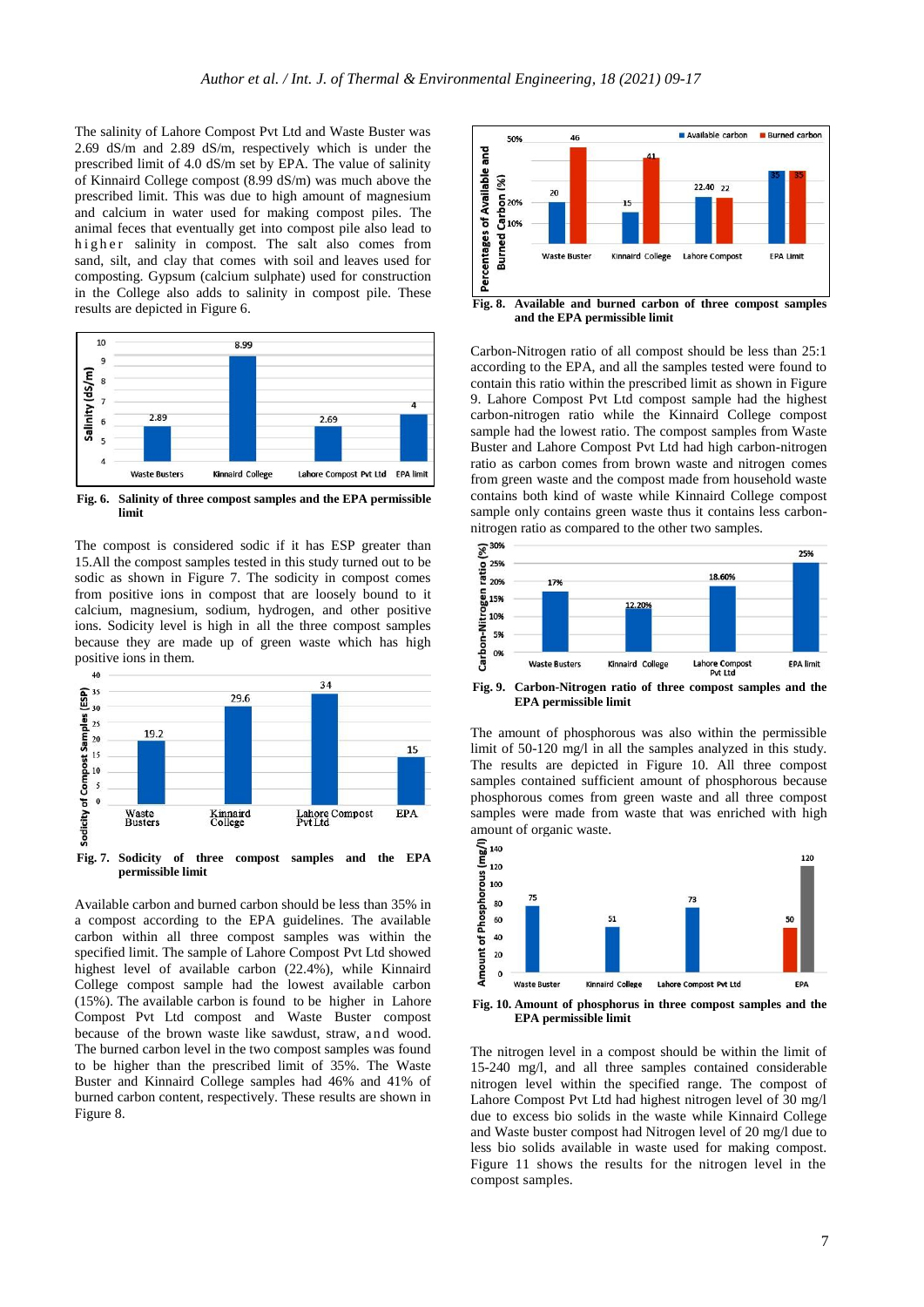

**Fig. 11. Amount of nitrogen in three compost samples and the EPA permissible limit**

The amount of potassium found in all three compost samples was much below the permissible limit of 620-2280 mg/l. The wood ash is high in potassium and usually the household waste lacks in this therefore very less potassium was found out in all three compost samples. Also, the potassium compounds are usually water soluble as a result they are likely to wash out of the compost piles during heavy rainfalls. The pathogens colonies in all compost samples were almost negligible and much below the prescribed range of 1000MPN/g, as shown in Figure 12. In all the compost samples, no stones were found to be larger than the permissible limit of 5mm. These samples were mostly made up of household waste, dead leaves and grasses therefore very less stones and gravels were found in all three compost samples.



**Fig. 12. Amount of pathogens in three compost samples and the EPA permissible limit**

# **4. Conclusion**

It can be concluded that waste being dumped in landfill site Mehmood Booti have high amount of organic content which can be utilized to make cheap organic soil conditioner. If the organic material is segregated the amount of solid waste being dumped in Mehmood Booti landfill site will be reduced. The three compost samples had most parameters within the permissible limit set by EPA, however the Lahore Compost Pvt Ltd compost was found out to be the best compost because it had almost all parameters within the permissible limit, only potassium was below the standard limit, hence it has the potential to be used as a soil conditioner if only the amount of potassium can be raised to reach the permissible limit. Certain parameters in all three compost samples were not within the permissible limit. The most important parameter is the amount potassium as it is an essential nutrient required by soil, however all the samples lacked in it. The parameters like salinity and burned carbon were also not within the permissible limit in compost samples from Kinnaird College and Waste Buster which could inhibit plant growth. There is a need to work on improving the quality of the compost samples.

## **References**

- [1] M. Ali, A. Marvuglia, Y. Geng, N. Chaudhry, and S. Khokhar, "Emergy based carbon footprinting of household solid waste management scenarios in Pakistan," Resources, Conservation and Recycling, vol. 131, pp. 283-296, Apr. 2018, doi: 10.1016/j.resconrec.2017.10.011.
- [2] T. Iqbal, G. Jilani, M. Rasheed, M. T. Siddique, and A. Hayat, "Enrichment of municipal solid waste compost through rock phosphate and phosphorus solublizing bacteria and effect of its application on soil and maize growth," Soil & Environment, vol. 34, pp. 119-125, 2015.
- [3] L. A. Guerrero, G. Maas, and W. Hogland, "Solid waste management challenges for cities in developing countries," Waste Management, vol. 33, no. 1, pp. 220–232, Jan. 2013, doi: no. 1, pp. 220–232, Jan. 2013, doi: 10.1016/j.wasman.2012.09.008.
- [4] M. S. Korai, R. B. Mahar, and M. A. Uqaili, "The feasibility of municipal solid waste for energy generation and its existing management practices in Pakistan," Renewable and Sustainable Energy Reviews, vol. 72, pp. 338–353, May 2017, doi: 10.1016/j.rser.2017.01.051.
- [5] S. A. Batool and M. N. Ch, "Municipal solid waste management in Lahore City District, Pakistan,' Waste Management, vol. 29, no. 6, pp. 1971–1981, Jun. 2009, doi: 10.1016/j.wasman.2008.12.016.
- [6] P. Yadav and S. R. Samadder, "A critical review of the life cycle assessment studies on solid waste management in Asian countries," Journal of Cleaner Production, vol. 185, pp. 492–515, Jun. 2018, doi: 10.1016/j.jclepro.2018.02.298.
- [7] [1]S. Hafeez et al., "Waste dumping sites as a potential source of POPs and associated health risks in perspective of current waste management practices in Lahore city, Pakistan," Science of The Total Environment, vol. 562, pp. 953–961, Aug. 2016, doi: 10.1016/j.scitotenv.2016.01.120.
- [8] S. Haydar and J. Masood, "Evaluation of Kitchen Waste Composting and its Comparison with Compost Prepared from Municipal Solid Waste," vol. 8, p. 8, 2011.
- S. A. Batool, N. Chaudhry, and K. Majeed, "Economic potential of recycling business in Lahore, Pakistan," Waste Management, vol. 28, no. 2, pp. 294–298, Jan. 2008, doi: 10.1016/j.wasman.2006.12.007.
- [10] J. K. Saha, N. Panwar, and M. V. Singh, "An assessment of municipal solid waste compost quality produced in different cities of India in the perspective of developing quality control indices," Waste Management, vol. 30, no. 2, pp. 192–201, Feb. 2010, doi: 10.1016/j.wasman.2009.09.041.
- [11] M. K. N. Bukhari et al., "PHYSICO-CHEMICAL AND MICROBIOLOGICAL CHARACTERISTICS OF DEAD BIRD AND LITTER COMPOST DURING WINTER SEASON," The Journal of Animal & Plant Sciences, vol. 27, pp. 1440-1447, 2017.
- [12] S. Zmora-Nahum, Y. Hadar, and Y. Chen, "Physicochemical properties of commercial composts varying in their source materials and country of origin," Soil